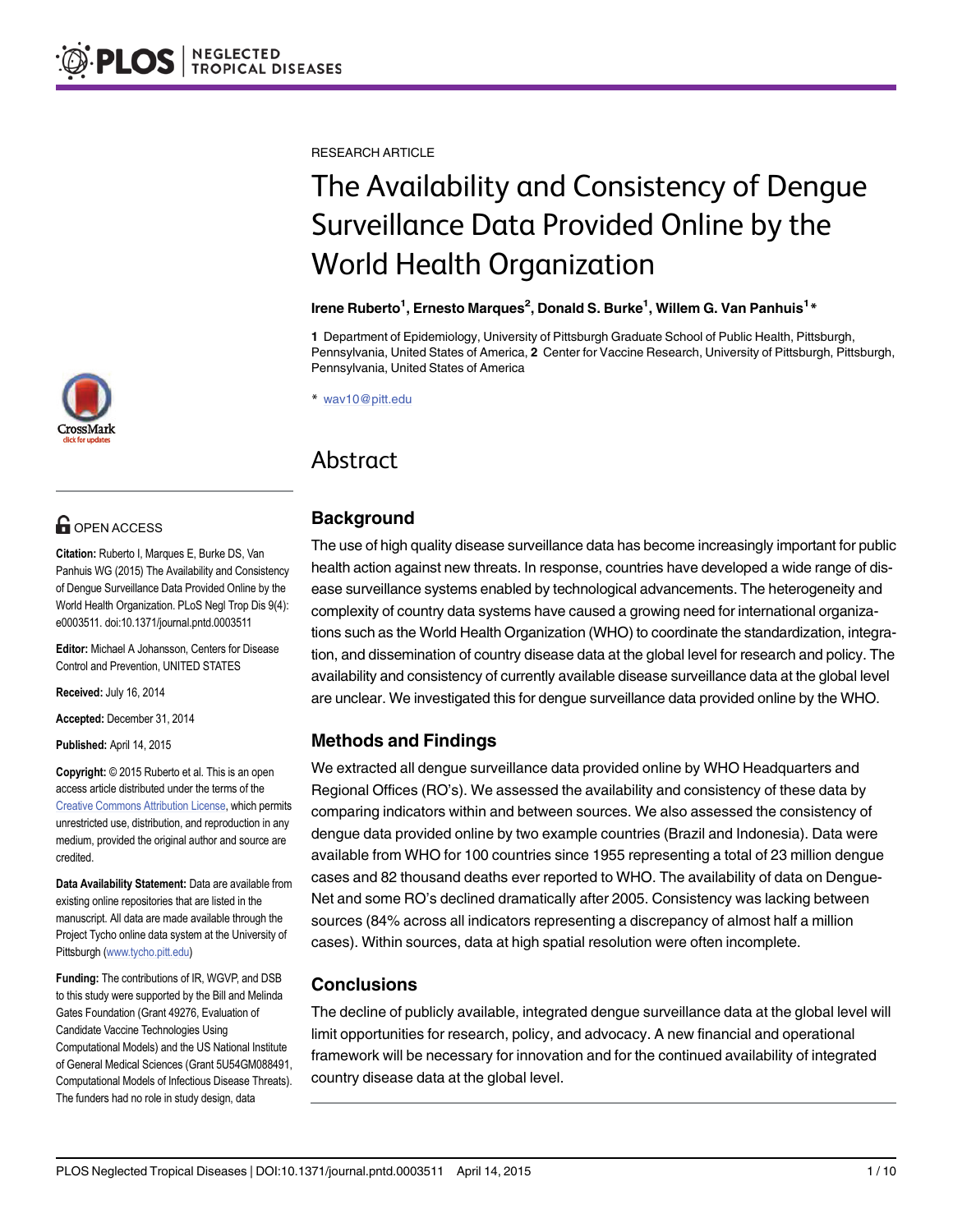<span id="page-1-0"></span>collection and analysis, decision to publish, or preparation of the manuscript.

Competing Interests: The authors have declared that no competing interests exist

#### Author Summary

The use of high quality data and information has become essential for public health agencies to monitor and protect population health. Technological advancement has enabled the development of sophisticated disease surveillance systems by many countries. Increasingly, countries are making surveillance data publicly available to their constituencies. A key role of international agencies such as the World Health Organization is the integration and curation of country data at the global level. Because it can be confusing to navigate the current online disease data landscape, we assessed the availability and consistency of online available surveillance data for dengue provided by the World Health Organization and two example countries (Brazil and Indonesia). We found that data availability declined substantially after 2005 and that consistency between sources was limited to 84%, representing a discrepancy of half a million cases. These limitations reduce opportunities for the efficient use of country data to counter public health threats. A new financial and operational model is needed to advance the use of disease data at the global level. Industry and academic partners need to step up to support this mandate.

## Introduction

Threats to public health around the world have become increasingly complex and the importance of high quality disease surveillance for preparedness and disease control will continue to grow [[1](#page-9-0)]. Scientific progress and global cooperation against emerging threats will depend on the availability and sharing of disease surveillance data between countries. Global health and funding agencies emphasized this in an appeal for greater availability and use of data for global health [\[2,3](#page-9-0)]. Formally, the 2005 International Health Regulations require the use and sharing of data in response to new threats  $[4,5]$  $[4,5]$ . The central role of the World Health Organization (WHO) in global disease surveillance and data dissemination has been stated in World Health Assembly resolutions for specific diseases [\[6](#page-9-0)].

The WHO has developed various data systems to integrate and disseminate country surveillance data such as the Global Health Observatory [\[7\]](#page-9-0), the Global TB Database [\[8](#page-9-0)], DengueNet [\[9](#page-9-0)], RabNet [[10](#page-9-0)] and FluNet [\[11](#page-9-0)]. In addition to these global databases, WHO Regional Offices (RO's) also provide disease surveillance data through their websites to inform member countries on disease patterns and trends in their region. Increasingly, country Ministries of Health post their own disease surveillance data online for their constituency, mostly in the form of epidemiological bulletins but sometimes using sophisticated online data repositories such as those developed by Brazil and Indonesia [[12,13](#page-9-0)]. The public availability of disease surveillance data from various heterogeneous sources provides new opportunities for research, training, and policy making but can also lead to confusion on data discrepancies between sources. Limited information on methodology used at various steps along the data trail from within countries to the global level has further complicated this data landscape. Although it is generally known that surveillance data reported by different agencies may not be identical due to reporting methods and definitions, few studies have quantified the availability and consistency of publicly available disease surveillance data across sources. This information can guide policy makers, scientists, students, and others to use available data more effectively. We used the example of dengue to assess the availability and consistency of surveillance data provided online by WHO. We also provided examples of online data provided by the Ministry of Health of Brazil and Indonesia.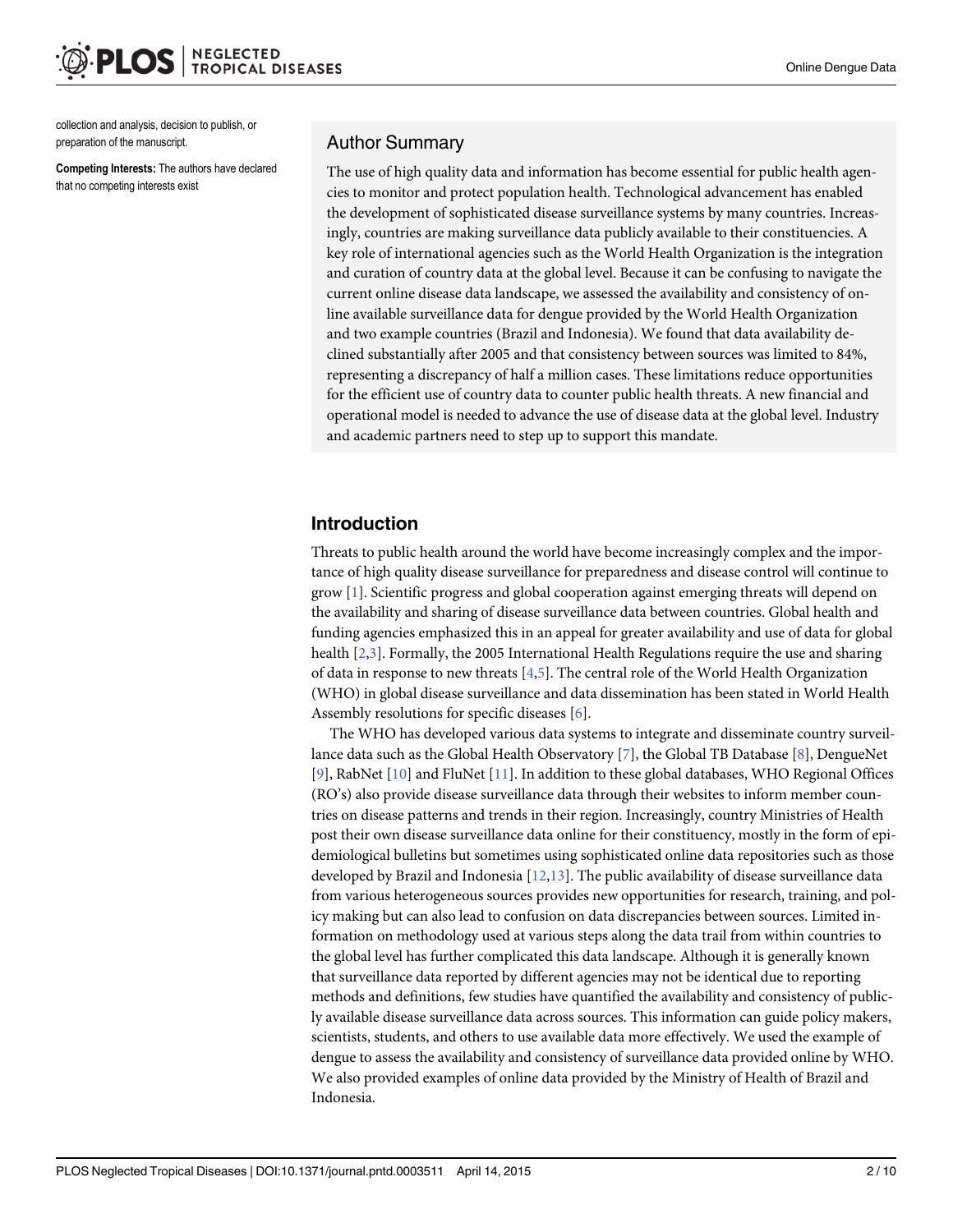## <span id="page-2-0"></span>Methods

We extracted all online dengue surveillance data from WHO (WHO DengueNet [\[9](#page-9-0)] and from the websites of the Pan American Health Organization (PAHO) [\[14\]](#page-9-0), the WHO Southeast Asia Regional Office (SEARO) [\[15](#page-9-0)] and the WHO Western Pacific Regional Office (WPRO) [\[16,17\]](#page-9-0)), and by the Ministries of Health (MOH) of Brazil and Indonesia [[12,13](#page-9-0)]. Brazil and Indonesia were selected as examples because they provided open access to detailed dengue surveillance data online in computer readable format. All available data up to April 12<sup>th</sup> 2013 were extracted at the highest possible spatiotemporal resolution. To obtain standardized data across these sources, we extracted data for all ages and for both genders combined. We did not extract serotype specific data because these were minimally available. We standardized indicators reported by different sources across spatial and temporal scales and also harmonized country names using the United Nations ISO country name standard (ISO 3166) [[18](#page-9-0)]. We assessed the availability of dengue data from each source and also measured data consistency between and within sources. We defined consistency between sources as the percent agreement of data reported for overlapping countries and time periods. We defined consistency within a source by the percent agreement of indicators that were recomputed by us from data within the source and the corresponding indicators provided by the same source.

All data used in this study are made publicly available through the University of Pittsburgh Project Tycho online data system [\(www.tycho.pitt.edu\)](http://www.tycho.pitt.edu).

## **Results**

## Data availability

We extracted a total of 71,460 counts for 100 countries from DengueNet and WHO RO web-sites ([Fig 1](#page-3-0)). These data represented a total of  $\sim$ 23 million dengue cases and  $\sim$ 82,000 deaths that have been reported to WHO between 1955 and 2012. Of these, ~13 million cases (56%) and  $\sim$  20,000 deaths (24%) were reported between 2000 and 2012. A total of  $\sim$  4.6 million cases were reported by WPRO (20%),  $\sim$ 3.2 million (14%) by SEARO, and  $\sim$ 15 million (66%) by PAHO countries [\(Table 1](#page-4-0)). The majority of dengue deaths were reported by SEARO (49%) and WPRO (44%).

Each source provided counts for a range of different indicators ( $Fig 2$ ). Data for "all" dengue cases (dengue fever and dengue hemorrhagic fever combined) and "all" dengue deaths were available from DengueNet and all RO's. Data for DHF cases were predominantly from PAHO, few counts were from WPRO and none from SEARO. Across time, DengueNet provided counts for the longest time period (1955–2011) compared to SEARO (1985–2006), WPRO  $(2000-2011)$ , and PAHO  $(1995-2012)$  ([Fig 3](#page-6-0) and [S1 Fig\)](#page-8-0). Across sources, data for "all" cases were provided for the longest time periods, followed by mortality data. Data for DHF counts were available for the shortest time periods ( $Fig 3$  and  $S1B$  Fig). In general, many counts were missing across years and countries.

## Consistency across data sources

We compared data from DengueNet and RO's to assess consistency across sources [\(Table 2](#page-6-0) and [S2 Fig](#page-8-0)). The overall percent agreement was 83.8% across all indicators. Data from SEARO were the most consistent with a percent agreement of 92.2% and data from WPRO were the least consistent at 72.3%. Data for DHF cases were more consistent compared to the other indicators at 92.4% compared to 76.1% for "all" cases and 89.4% for "all" deaths. DengueNet values for all indicators were generally lower compared to values from RO's. In total, DengueNet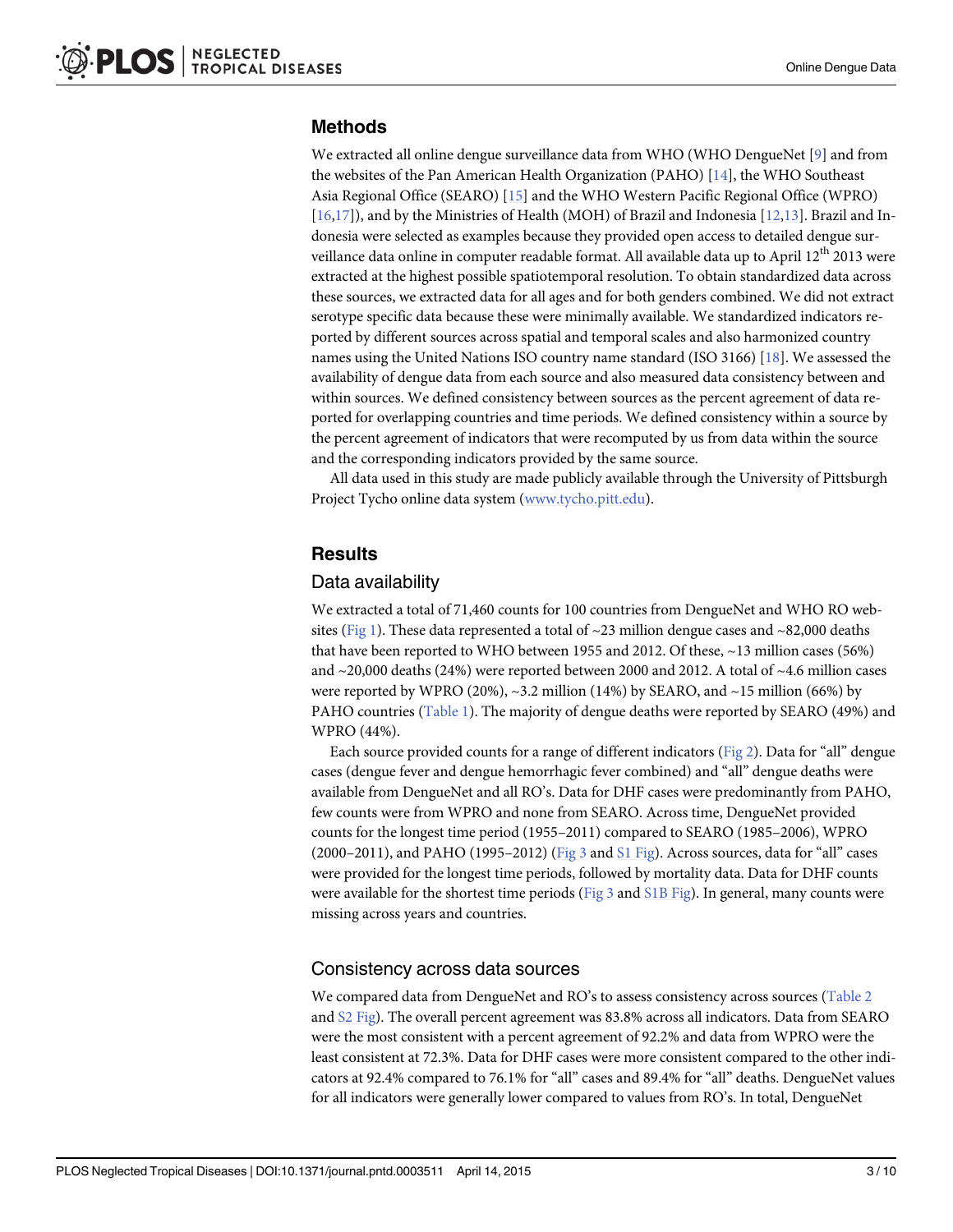<span id="page-3-0"></span>

**NEGLECTED<br>TROPICAL DISEASES** 



doi:10.1371/journal.pntd.0003511.g001

reported 426,808 fewer "all cases", 17,854 fewer DHF cases, and 245 fewer deaths compared to RO's [\(Table 2](#page-6-0)).

#### Internal consistency of DengueNet data

We recomputed the number of "all" cases for DengueNet from separately reported dengue fever (DF) and DHF cases. We also recomputed the case fatality rate (CFR) for DengueNet from reported cases and deaths. Our recomputed data for "all" cases corresponded with 98.9% of original values and for CFR with 99.5% ([Table 3\)](#page-7-0). We also recomputed the annual number of dengue cases at country level from monthly cases at the provincial level (in DengueNet, data were either reported at the country level by year or at the provincial level by month). Our recomputed annual country level data for "all" cases was  $>$  3 million cases lower compared to reported data at that level. The recomputed values for "all" deaths were about 2000 deaths lower compared to reported mortality at country level by year. This discrepancy was likely due to missing data at the lower administrative levels. We found that provincial level data were not available for all calendar months in years before 1997 and after 2004 ([S3 Fig\)](#page-8-0). In addition, provincial level data for countries were only available for a median of 3.5% of provinces before 1996 and for 85.7% of provinces after 1996 (using The Second Administrative Level Boundaries data set project (SALB) [\[19\]](#page-9-0) for the expected number of provinces per country).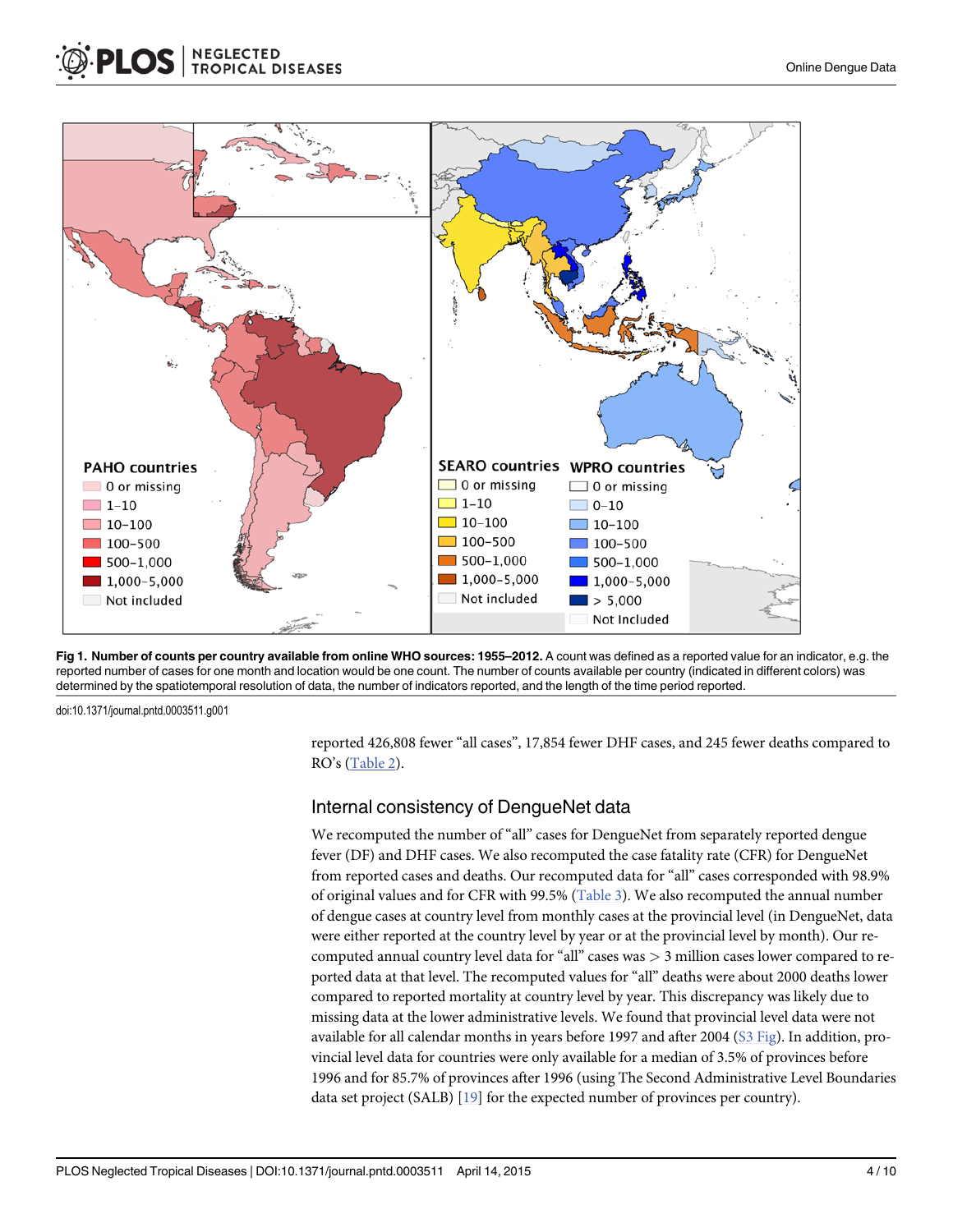|                  | Entire period * (1955-2012) | Last decade <sup>†</sup> (2000–2012) |  |
|------------------|-----------------------------|--------------------------------------|--|
| All cases        |                             |                                      |  |
| <b>WPRO</b>      | 4,640 (20%)                 | 1,983 (15%)                          |  |
| <b>SEARO</b>     | 3,216 (14%)                 | 1,060 (8%)                           |  |
| <b>PAHO</b>      | 15,001 (66%)                | 9,974 (77%)                          |  |
| <b>EMRO</b>      | $0.45$ (< $0.1\%$ )         | $0(0\%)$                             |  |
| Total            | 22,858 (100%)               | 13,019 (100%)                        |  |
| <b>DHF cases</b> |                             |                                      |  |
| <b>WPRO</b>      | 159 (31%)                   | 159 (38%)                            |  |
| <b>SEARO</b>     | $1(0.2\%)$                  | $0(0\%)$                             |  |
| <b>PAHO</b>      | 357 (69%)                   | 266 (63%)                            |  |
| <b>EMRO</b>      | $0$ (<0.1%)                 | $0(0\%)$                             |  |
| Total            | 518 (100%)                  | 426 (100%)                           |  |
| All deaths       |                             |                                      |  |
| WPRO             | 36 (44%)                    | 7(37%)                               |  |
| <b>SEARO</b>     | 40 (49%)                    | 8(39%)                               |  |
| <b>PAHO</b>      | 6(7%)                       | 5(24%)                               |  |
| <b>EMRO</b>      | 0(0.5%)                     | $0(0\%)$                             |  |
| Total            | 83 (100%)                   | 20 (100%)                            |  |

<span id="page-4-0"></span>[Table 1.](#page-2-0) The cumulative number (in thousands) of "all" dengue cases, DHF cases and "all" deaths per WHO Region.

\* 1955–2012 for all cases, 1981–2012 for DHF cases, 1956–2012 for all deaths.

 $<sup>†</sup>$  Last decade: 2000–2012.</sup>

doi:10.1371/journal.pntd.0003511.t001

#### Data provided online by countries

We also assessed dengue surveillance data provided online by the Ministries of Health of Brazil and Indonesia (Fig  $4$ ). Both these countries are dengue endemic and have developed online databases that provide publicly available dengue surveillance data. The annual number of "all" cases reported by the Brazil and Indonesia MOH corresponded to WHO data for most years except 2008 (Brazil) and 2000/2004 (Indonesia). No WHO data were available for Indonesia after 2005. We found discrepancies within the data provided by the MOH of Indonesia for years after 2007. Our recomputed number of cases per year at the country level from reported provincial data ( $1<sup>st</sup>$  administrative level) was higher than country level values recomputed from district data ( $2<sup>nd</sup>$  administrative level). This suggested that data from lower administrative levels were incomplete.

## **Discussion**

We integrated publicly available online dengue surveillance data from various WHO and country sources to describe the availability and consistency of globally available dengue surveillance data. We found that consistency of overlapping data between DengueNet and WHO Regional Offices was lacking and that data at subnational levels were often incomplete. This incompleteness was difficult to recognize since the absence of data for provinces or districts was not indicated explicitly. DengueNet systematically reported lower values compared to the RO's. This may be due to a difference in timing of data reports made by countries and a lack of updating DengueNet as countries updated their figures.

DengueNet was created by the WHO Headquarters in 2002 as part of the Global Health Atlas [\[9,20\]](#page-9-0). Focal points were appointed and trained in every country to upload standardized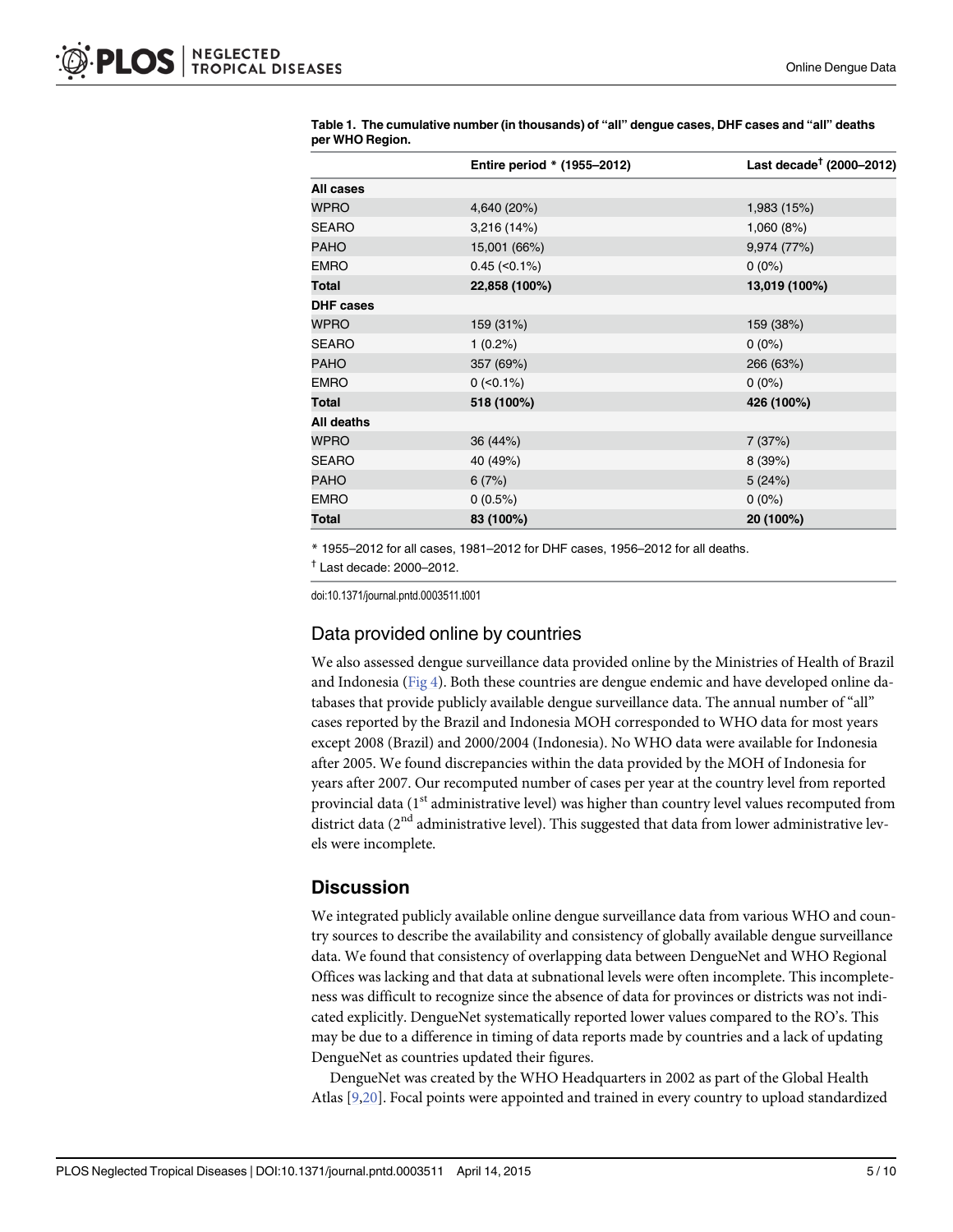<span id="page-5-0"></span>



doi:10.1371/journal.pntd.0003511.g002

reports into the DengueNet repository  $[21]$ . This has successfully led to public sharing of dengue data across countries through a central global repository. In addition to DengueNet, RO's also routinely release dengue surveillance data from member countries through their websites. PAHO and SEARO provide links to surveillance data sheets in PDF format and WPRO has developed an online Health Information and Intelligence Platform (HIIP). The WHO is the only source of integrated disease surveillance data across countries. Numerous studies have used WHO dengue surveillance data to describe trends and patterns of this disease at the global [\[22,23,24\]](#page-9-0) and regional level [[25,26,27\]](#page-9-0). Despite their role as a core resource for international dengue surveillance data, DengueNet and some RO data have not been regularly updated over the past decade, most likely due to capacity and funding constraints. With the decline of WHO as a central global resource for dengue surveillance data, the data landscape will become increasingly scattered and difficult to navigate. Other agencies or institutes can contribute additional capacity or alternative frameworks for global disease surveillance data may be needed, such as a distributed network instead of centralized databases.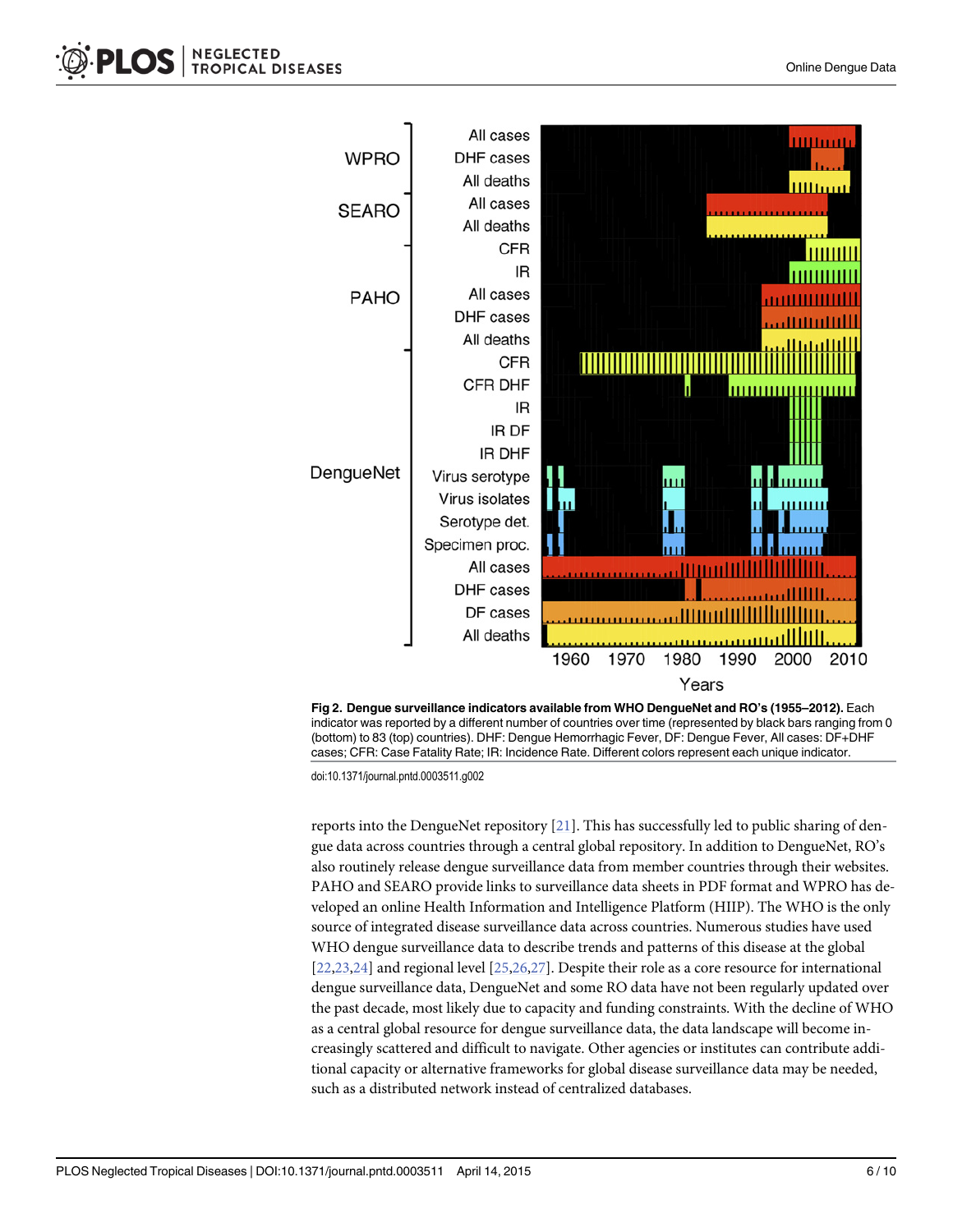## <span id="page-6-0"></span>**NEGLECTED<br>TROPICAL DISEASES PLOS**



[Fig 3. D](#page-2-0)ata availability from WHO DengueNet and Regional Offices per country: 1955-2012. Data availability is shown by coloring vs. black for "all" cases (dengue fever and dengue hemorrhagic fever, DHF), for "all" deaths, and for DHF cases. Data availability per country from DengueNet is indicated in green, from WPRO in blue, from SEARO in yellow, and from PAHO in red. Data points that are available from both DengueNet and a regional office are shown in pink (for more detail see S5A–S5C Fig).

#### doi:10.1371/journal.pntd.0003511.g003

|  | Table 2. Consistency between DengueNet and WHO Regional Office data. |  |  |
|--|----------------------------------------------------------------------|--|--|
|--|----------------------------------------------------------------------|--|--|

| Indicator      | <b>Source</b> | Percent agreement* | Pairs <sup>t</sup> | Difference <sup>#</sup> |
|----------------|---------------|--------------------|--------------------|-------------------------|
| All cases      | <b>PAHO</b>   | 77.2               | 219                | $-398,311$              |
|                | <b>SEARO</b>  | 92.5               | 40                 | $-12,210$               |
|                | <b>WPRO</b>   | 64.0               | 75                 | $-16,287$               |
|                | <b>Total</b>  | 76.1               | 334                | $-426,808$              |
| All deaths     | <b>PAHO</b>   | 90.2               | 164                | $-67$                   |
|                | <b>SEARO</b>  | 92.0               | 50                 | 36                      |
|                | <b>WPRO</b>   | 84.0               | 50                 | $-142$                  |
|                | <b>Total</b>  | 89.4               | 264                | $-245$                  |
| DHF cases      | <b>PAHO</b>   | 92.9               | 126                | $-7,854$                |
|                | <b>WPRO</b>   | 80.0               | 5                  | $-10,000$               |
|                | <b>Total</b>  | 92.4               | 131                | $-17,854$               |
| All indicators | <b>PAHO</b>   | 85.3               | 509                | $-406,232$              |
|                | <b>SEARO</b>  | 92.2               | 90                 | $-12,246$               |
|                | <b>WPRO</b>   | 72.3               | 130                | $-26,429$               |
|                | <b>Total</b>  | 83.8               | 729                | $-444,907$              |

\* Percent of pairs with identical values between DengueNet and Regional Office.

‡ Sum of differences between pairs (DengueNet minus RO).

doi:10.1371/journal.pntd.0003511.t002

<sup>†</sup> Number of matched pairs excluding missing values.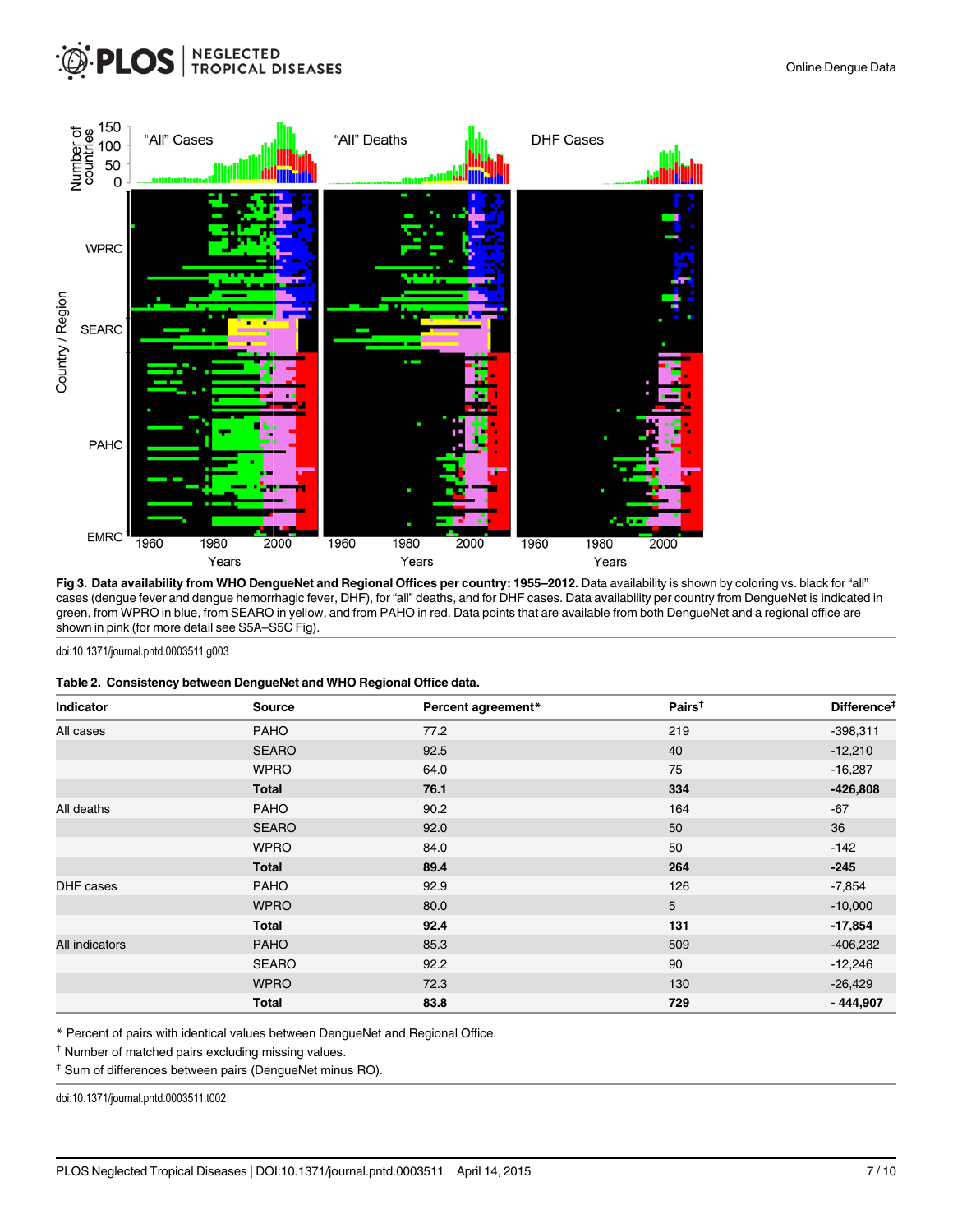| <b>Indicator</b>                  | Percent agreement * | $Pairs^{\dagger}$ | Difference <sup>#</sup> |
|-----------------------------------|---------------------|-------------------|-------------------------|
| All cases                         | 98.9                | 446               | $-27,226$               |
| CFR (%)                           | 99.5                | 789               | $-0.25$                 |
| Annual cases at country level     | 13.3                | 75                | $-3,079,617$            |
| Annual DF cases at country level  | 10.9                | 46                | $-2,920,397$            |
| Annual DHF cases at country level | 44.4                | 36                | $-3,888$                |
| Annual deaths at country level    | 45.5                | 55                | $-2,073$                |

#### <span id="page-7-0"></span>[Table 3.](#page-3-0) Consistency of data within DengueNet, measured by comparing recomputed with reported indicators.

\* Percent of pairs with identical values

† Number of matched pairs excluding missing values.

‡ Recomputed data minus reported data.

doi:10.1371/journal.pntd.0003511.t003

Increasingly, individual countries disseminate their own disease surveillance data online in various formats ranging from epidemiological bulletins to sophisticated databases. This has greatly advanced the availability of disease data at the global level. In 2010 the 63<sup>rd</sup> World Health Assembly stated that "the WHO urges member states to improve the collection of reliable health information and data and to maximize, where appropriate, their free and unrestricted availability in the public domain"  $[28]$ . Country data systems however use a large diversity of surveillance methodology and definitions that often lack detailed documentation. The potential biases and lack of comparability of data across countries are limiting the efficient use of these data. The reporting process of dengue surveillance data from countries to WHO also lacks detailed documentation and may vary across countries. Future research should formally



[Fig 4. T](#page-4-0)he total number of dengue cases reported for Brazil (A) and Indonesia (B) by different sources. The annual number of "all" cases reported for the entire country from DengueNet, the RO, and the Ministry of Health (MOH). Country level data reported by the MOH was derived from provincial (admin1) and district (admin2) level data provided online.

doi:10.1371/journal.pntd.0003511.g004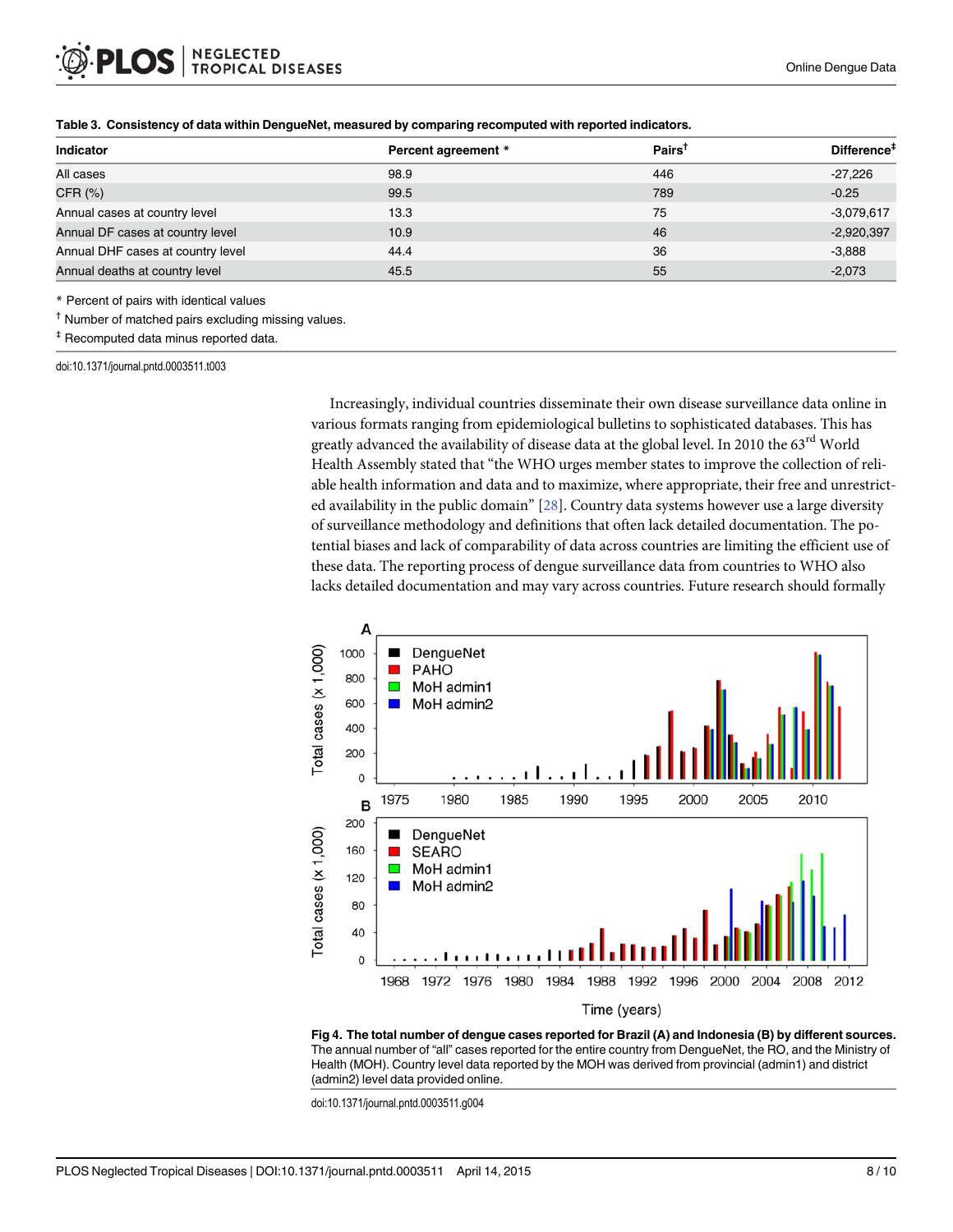<span id="page-8-0"></span>compare country data systems and country vs. WHO data to gain more insight in potential biases of the various sources. A standardized and curated global data system can maximize opportunities for the efficient use of country disease data for science and policy.

Data standardization and curation are essential for a global data system. For example we found that ~16% of country names in DengueNet were different from country names used by the RO's (S1 Table). Across all WHO sources,  $\sim$ 19% of country names were different from the UN ISO standard for country names [[19](#page-9-0)]. In the absence of up-to-date global platforms for disease surveillance data, alternative data systems have emerged such as Google Dengue and Flu Trends and the HealthMap project that automatically integrate data from search queries or online news items respectively [\[29,30](#page-9-0),[31](#page-9-0)]. Innovative technological solutions and capacity used by these projects should be applied to integrate country disease surveillance data as well to establish a state-of-the-art  $21<sup>st</sup>$  century global data system. This system can be coordinated by WHO but can be implemented by external institutes that have already created large scale public health data systems such as the Institute of Health Metrics and Evaluation, the Malaria Atlas Project, or Project Tycho.

A new and sustainable framework will be required to ensure that integrated and curated disease surveillance data from countries around the world will continue to be available to stakeholders at all levels. Innovative technology should be used for data integration that minimizes the burden on countries but maximizes data availability and use. Academic and private sector partners should step up to support international agencies with this increasingly complex mandate.

#### Supporting Information

[S1 Table](http://www.plosone.org/article/fetchSingleRepresentation.action?uri=info:doi/10.1371/journal.pntd.0003511.s001). Country names used by DengueNet, RO's and corresponding UN ISO names. (PDF)

[S1 Fig.](http://www.plosone.org/article/fetchSingleRepresentation.action?uri=info:doi/10.1371/journal.pntd.0003511.s002) Data availability from WHO DengueNet and Regional Offices per country: 1955– 2012. (A) Data for "all" cases (dengue fever and dengue hemorrhagic fever, DHF), (B) data for "all" deaths, and (C) data for DHF cases. Data availability from DengueNet is indicated in green, from WPRO in blue, from SEARO in yellow, and from PAHO in red. Data points that are available from both DengueNet and a regional office are shown in pink. (PDF)

[S2 Fig.](http://www.plosone.org/article/fetchSingleRepresentation.action?uri=info:doi/10.1371/journal.pntd.0003511.s003) Consistency of data from DengueNet and WHO Regional Offices. Data were available from both sources for years between 2000 and 2005 for (A) "all" cases, (B) "all deaths", and (C) DHF cases.

(PDF)

[S3 Fig.](http://www.plosone.org/article/fetchSingleRepresentation.action?uri=info:doi/10.1371/journal.pntd.0003511.s004) Completeness of DengueNet data on "all" cases at provincial/monthly resolution across countries by year. Per year, the distribution across countries is shown of the number of calendar months (A) and the percent of all provinces (B) with data available for "all" cases. (PDF)

## Author Contributions

Conceived and designed the experiments: DSB WGVP. Performed the experiments: IR. Analyzed the data: IR WGVP. Contributed reagents/materials/analysis tools: EM WGVP. Wrote the paper: IR EM DSB WGVP.